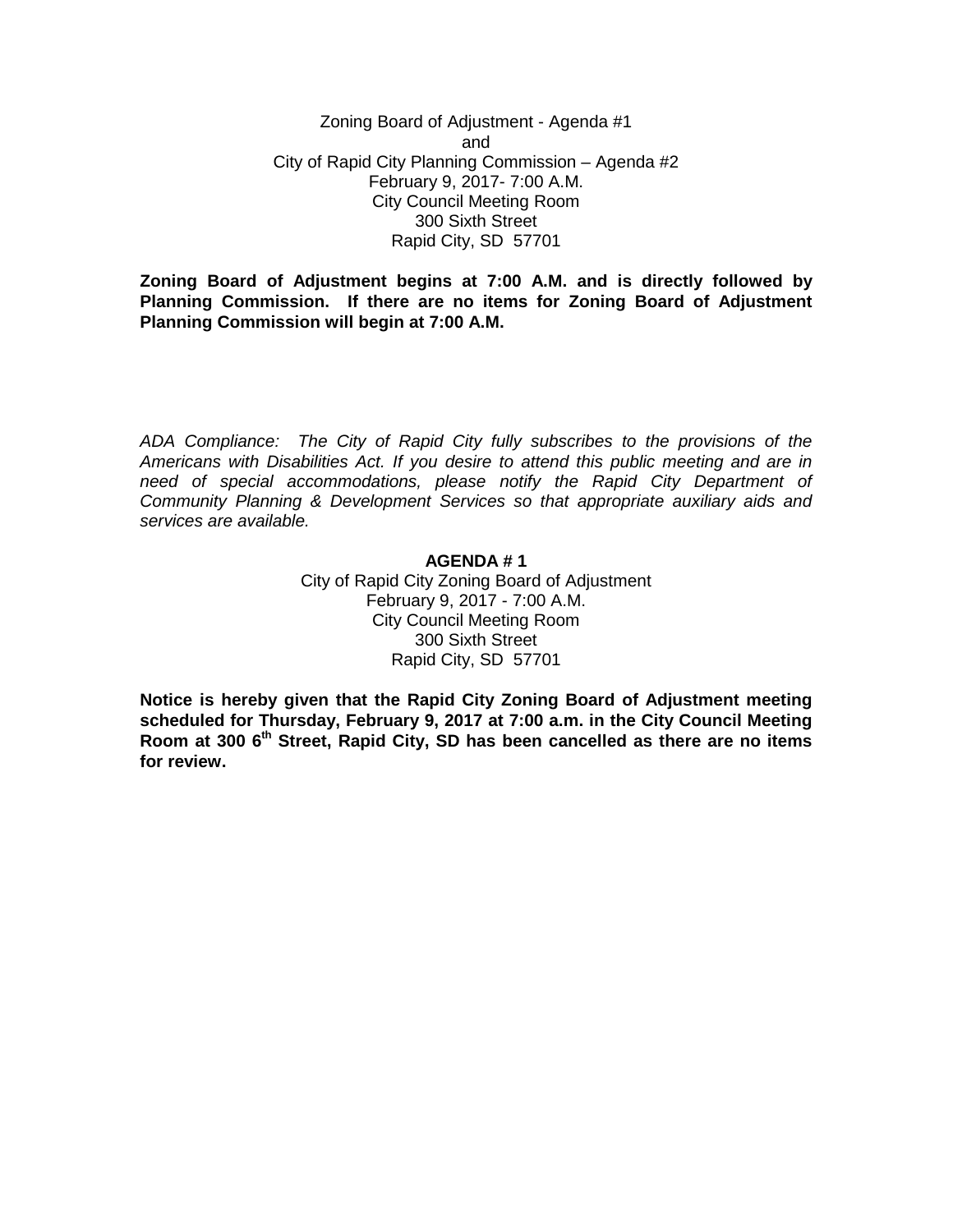*ADA Compliance: The City of Rapid City fully subscribes to the provisions of the Americans with Disabilities Act. If you desire to attend this public meeting and are in need of special accommodations, please notify the Rapid City Department of Community Planning & Development Services so that appropriate auxiliary aids and services are available.*

## **AGENDA #2**

City of Rapid City Planning Commission February 9, 2017 - 7:00 A.M. City Council Meeting Room 300 Sixth Street Rapid City, SD 57701

SOME OF THE ITEMS ON THIS AGENDA ARE SUBJECT TO A PUBLIC HEARING *OR CONSIDERATION BY THE RAPID CITY COUNCIL FOR FINAL ACTION. PLEASE CONTACT THE COMMUNITY PLANNING & DEVELOPMENT SERVICES STAFF FOR INFORMATION REGARDING THE DATE ANY PARTICULAR ITEM MAY BE CONSIDERED BY THE CITY COUNCIL.*

## **Consent Calendar**

**The following items have been placed on the Consent Calendar for action to be taken on all items in accordance with staff's recommendation by a single vote. Any item may be removed from the Consent Calendar by any Planning Commissioner, staff member, or audience member, for separate consideration:**

## **---CONSENT CALENDAR---**

- 1. Approval of the January 26, 2017 Planning Commission Meeting Minutes.
- 2. No. 17PL004 Johnson Ranch Subdivision

A request by KTM Design Solutions Inc for BH Capital, LLC to consider an application for a **Preliminary Subdivision Plan** for proposed Lots A and B of Johnson Ranch Subdivision, property generally described as being located in the southeast quadrant of E. St. Patrick Street and South Valley Drive intersection.

- 3. No. 17AN002 Johnson Ranch Subdivision A request by KTM Design Solutions Inc for BH Capital, LLC to consider an application for a **Petition of Annexation** for property generally described as being located in the southeast quadrant of E. St. Patrick Street and South Valley Drive intersection.
- 4. No. 17PL005 Connector West Subdivision A request by KTM Design Solutions for F and D Shultz Limited Partnership to consider an application for a **Preliminary Subdivision Plan** for proposed Lots 1 and 2 of the Connector West Subdivision property generally described as being located in the northwest corner of Mount Rushmore Road and Catron Boulevard.
- \*5. No. 17PD002 PLM Subdivision A request by Fisk Land Surveying and Consulting Engineer, Inc for PLM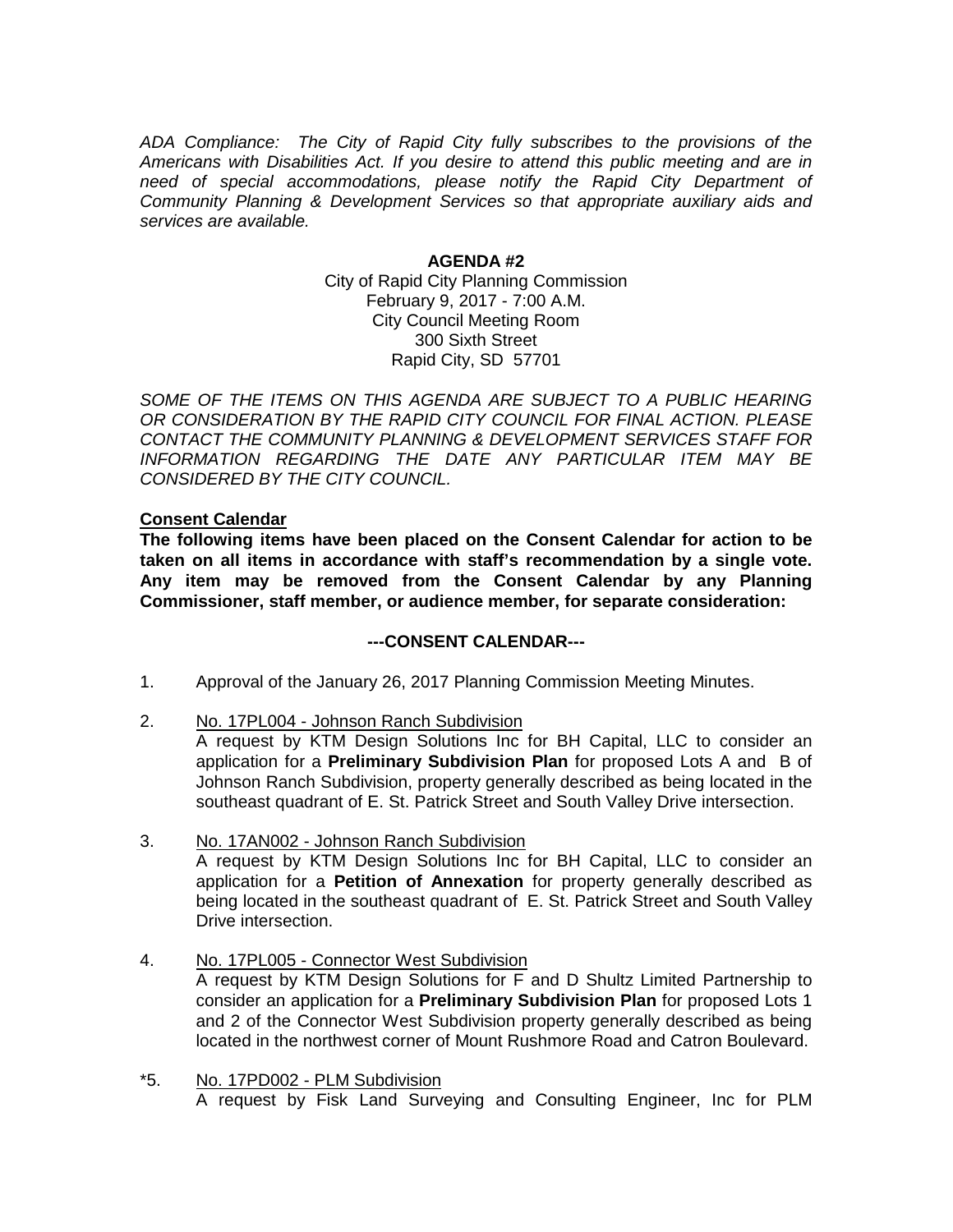Development LLC to consider an application for a **Revocation of a Planned Development** for property generally described as being located northeast of Stumer Road and Enchanted Pines Road.

*The Rapid City Planning Commission's action on this item is final unless any party appeals that decision to the Rapid City Council. All appeals must be submitted in writing to the Department of Community Planning & Development Services by close of business on the seventh full calendar day following action by the Planning Commission.*

\*6. No. 17UR002 - Dunham Estates

A request by Joel Brink to consider an application for a **Conditional Use Permit to allow an oversized garage** for property generally described as being located west of the Twin Peak Lane and Severson Street intersection.

*The Rapid City Planning Commission's action on this item is final unless any party appeals that decision to the Rapid City Council. All appeals must be submitted in writing to the Department of Community Planning & Development Services by close of business on the seventh full calendar day following action by the Planning Commission.*

7. 17TP001 - Acknowledge the 2016 Traffic Volume Counts Report

# **---END OF CONSENT CALENDAR---**

## **---BEGINNING OF REGULAR AGENDA ITEMS---**

- 8. No. 16AN006 Big Sky Subdivision A request by City of Rapid City to consider an application for a **Resolution of Annexation** for property generally described as being located east of Elk Vale Road, north of Twilight Drive, west of Reservoir Road, south of Homestead Street.
- 9. No. 17AN001 Section 8, T1N, R8E A request by Sylvia Conrad to consider an application for a **Resolution for De-Annexation** for property generally described as being located southwest of the current terminus of Sedivy Lane.
- 10. Discussion Items
- 11. Staff Items
	- A. A request from the Parks and Recreation Department for the Planning Commission to sponsor a Comprehensive Plan Amendment for the Robbinsdale Park Master Plan
- 12. Planning Commission Items
- 13. Committee Reports
	- A. City Council Report (January 17, 2017)
		- The City Council concurred with the recommendations of the Planning